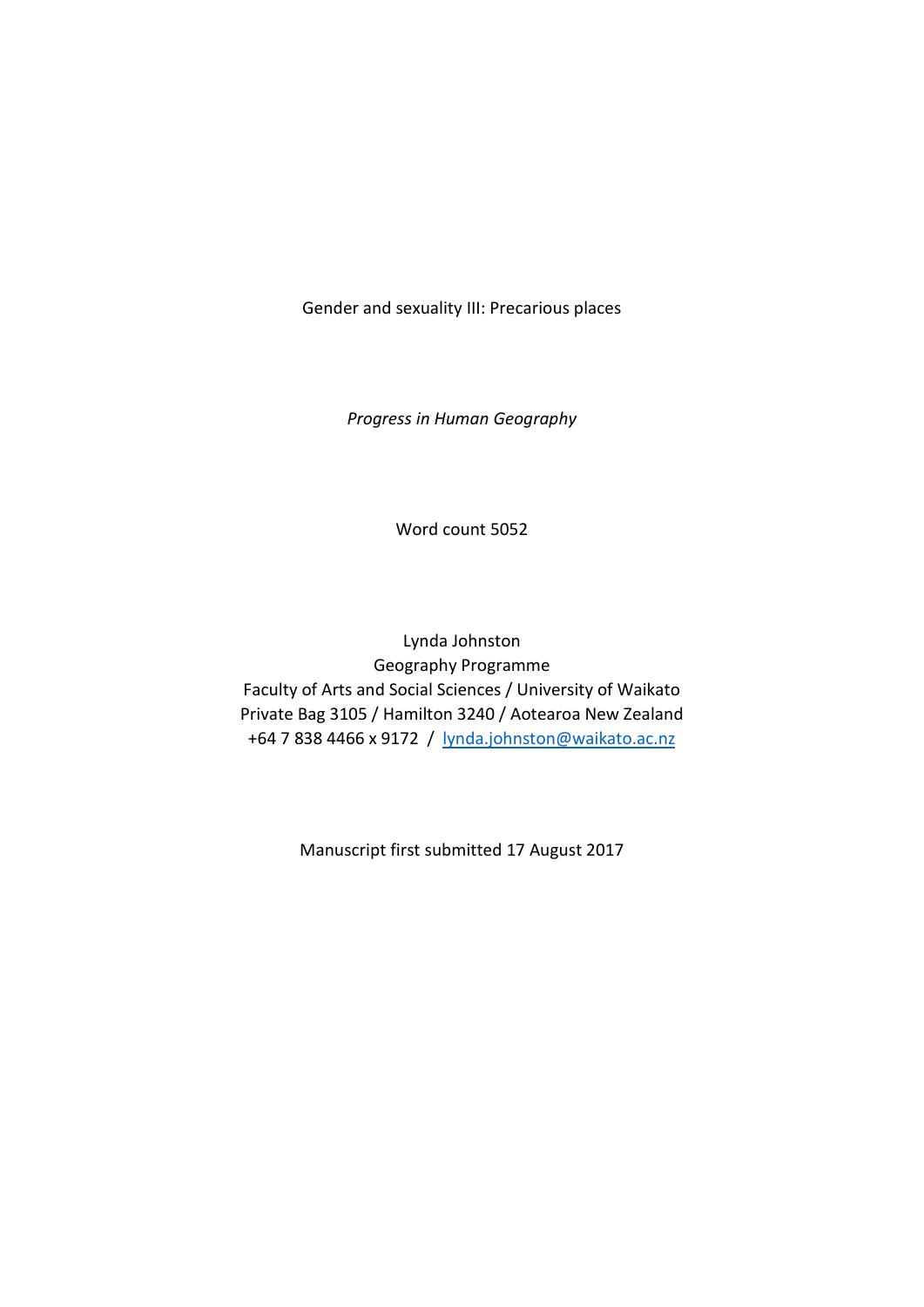## **Abstract**

This progress report considers precarious geographies of genders and sexualities at a range of intersecting scales. In a time currently characterised as precarious, anxious and insecure, feminist and queer geographers are well placed to examine vulnerable geographies including their own - of bodies, lives and labours. The review considers the ways precarity operates as a concept, condition and experience by first, asking what and where is precarity? Second, a recurring theme throughout feminist and queer precarious geographical literature is the importance of foregrounding relationality, the multiscalar, and marginalised bodies. Ultimately, what it means to feel 'secure' shifts and changes across places, genders and sexualities.

## **Keywords**

Precarity, bodies, (in)securities, vulnerabilities, employment, migrants, refugees, disasters, genders, sexualities

## **I Introduction**

As I was preparing this progress report, I was reminded of the patron saint of precarious workers – San Precario – who was invented by the Chainworkers Crew (a group of self organised workers) and first appeared in Milan on 29 February 2004 (Tarì and Vanni, 2005). Since then San Precario has proliferated, has numerous guises and genders, and occasionally performs miracles. Statues of San Precario may be found in humble spaces such as suburban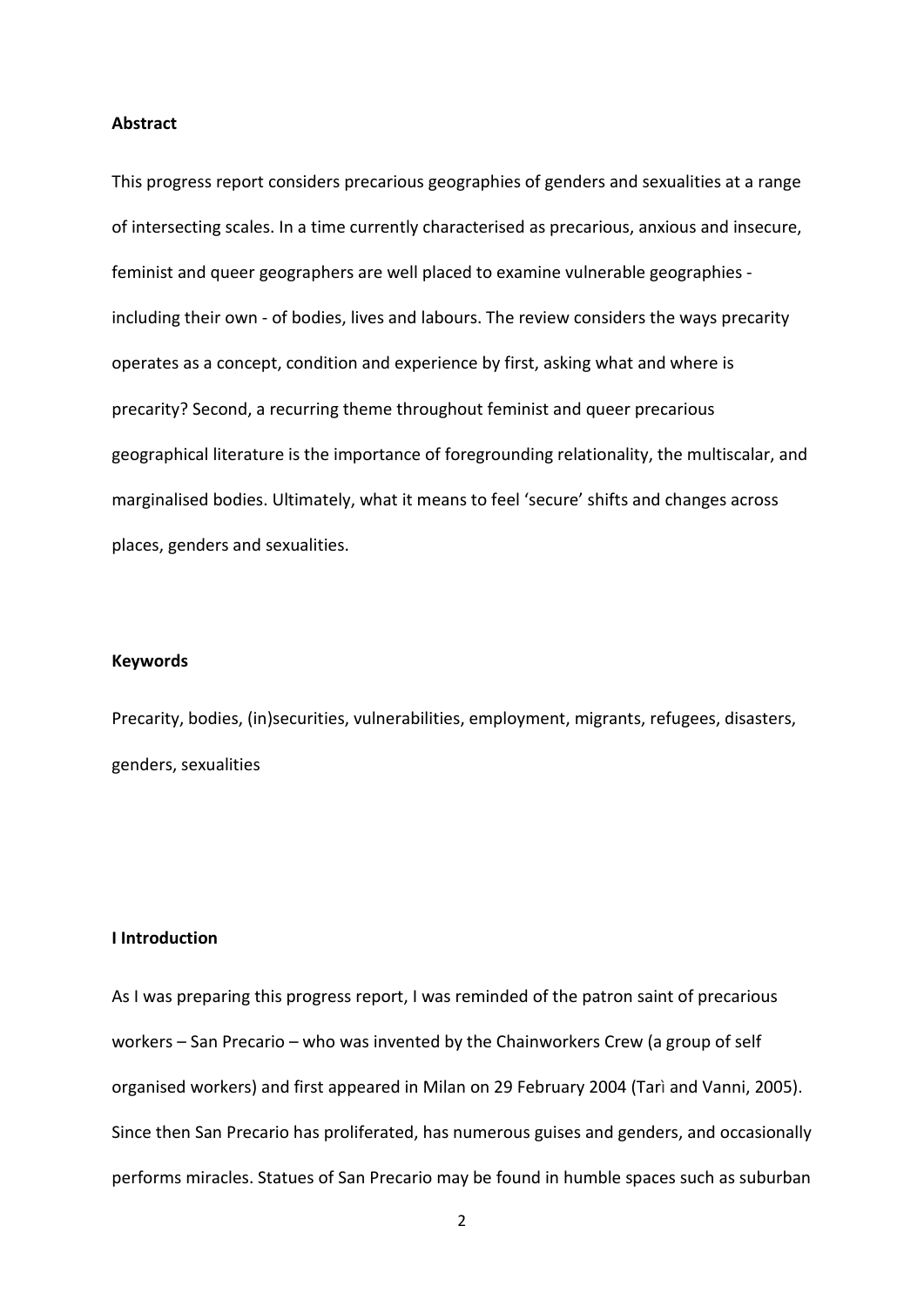supermarkets through to the extravagant spaces of Venice film festivals. The saint also appears in the form of small 'holy prayer cards' (Mattoni and Doerr, 2007). This patron saint of precarious workers and lives has been adopted by many (mostly in European countries, but also beyond) to perform community activism by participating in public rallies, demonstrations, marches, and interventions. I mention this saint because it illustrates some of the variety of what precarity means, as a concept, a condition, and an experience across place and space (Millar, 2017). I'm particularly enamoured by saint's ability to support activism (I wrote about activism in my last progress report), and to be genderqueer (the topic of my first progress report). And while I am not at all 'saintly', I have and do experience what precarity does. All of which prompts me to consider the relationship between gender, sexuality, percarity, place and space in my final progress report.

Precarity – as a concept, condition and experience - is currently being considered in migrant labour geographies (Lewis et al., 2016; Ettlinger, 2007; Waite, 2009), population geographies (Tyner, 2016), critical geographies (Waite, 2009), squatting geographies (Datta, 2012; Ferreri et al., 2017; Vasudevan, 2015), geopolitics (Woon, 2011, 2014), (in)secure body geographies (Philo 2014), and sociology (Millar, 2017). Much of this work is primarily inspired by feminist poststructuralist Butler's (2004, 2009a, 2009b, 2011) writing on 'precarious lives'. In a virtual roundtable on 'precarity talk' Berlant, Butler, Cvejić, Lorey, Puar, and Vujanoić (Puar, 2012: 163) pose the question:

Given the multiple meanings of 'precarity' in European and North American contexts, how might we sketch its variable deployment, not to pose a normative understanding of precarity, but to understand what precarity as a concept and as an ontological condition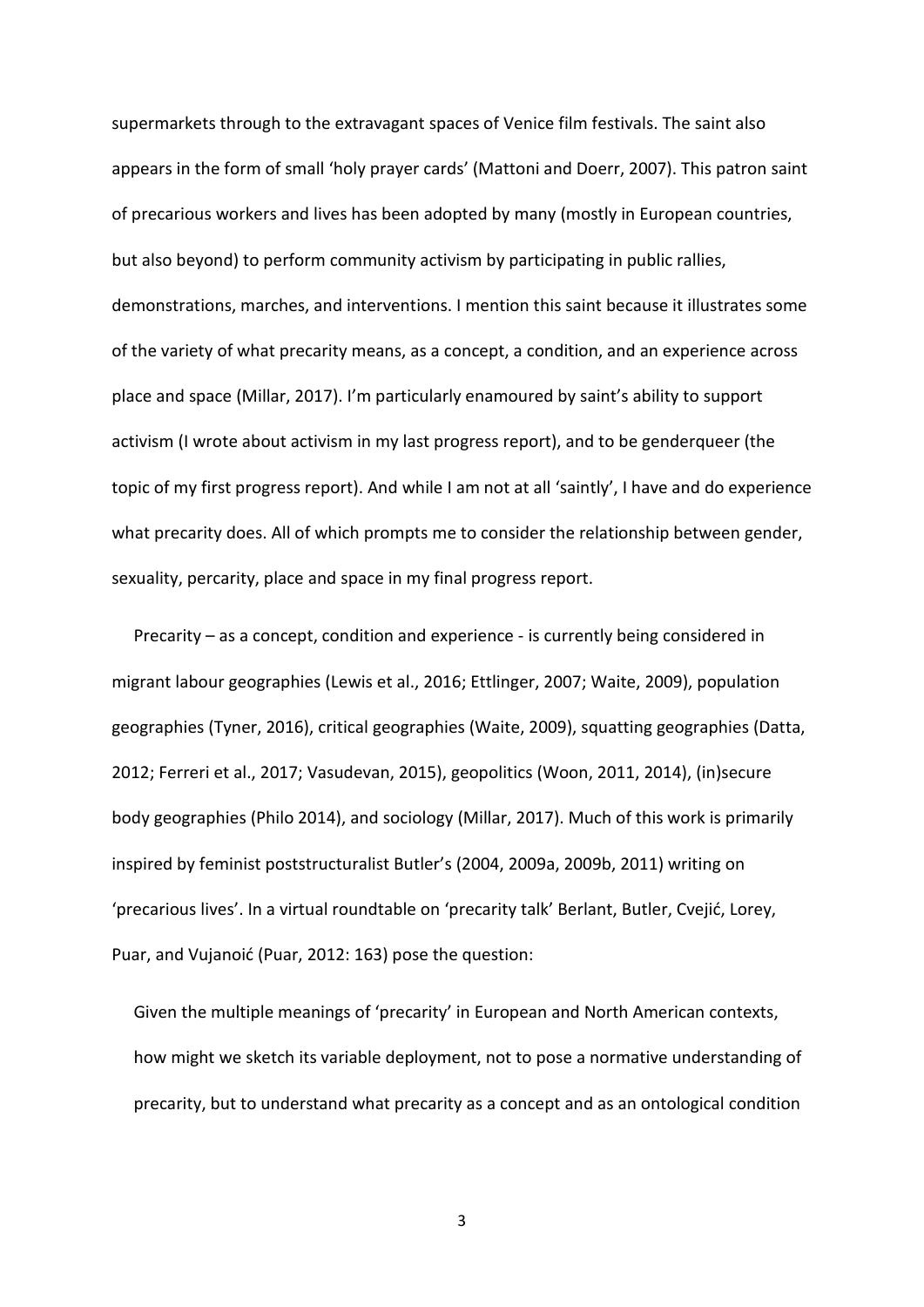enables in both political and intellectual terms and across different institutional, governmental, inter/disciplinary, and bodily contexts?

Such a framing takes precarity beyond the usual examinations of waged labour (and its central place within economic, social and moral geographies). Rather, by adopting and stretching concepts of precarity, precariousness, insecurity and vulnerability, feminist and queer geographers are able to examine how genders and sexualities matter when faced with the fragmentation of societal bonds, social and political governance, senses of entitlement and feelings of belonging. Experiences of precarity must be placed within 'the situation of relationality itself, insofar as our dependencies are vulnerabilities' (Puar et al., 2012: 171).

The aim of this review, then, is to bring to the surface key debates by feminist and queer geographers on genders, sexualities, space, place and precarity. In other words, I ask, how are geographers paying attention to the concepts and conditions of precarity and precariousness (as well as related terms 'vulnerability' and 'insecurity') through close readings of gendered and sexed bodies and places?

I begin by providing definitions for the term 'precarity' and 'precarious'. Second, I review a range of feminist and queer 'precarious' geographical research published in recent years. Themes that emerge in this broad reading are: employment; geopolitics (migrants, refugees, asylum seekers); disasters; embodied ontological insecurities; health and wellbeing; and, geographies that destabilise genders and sexualities as the primary categories of analysis. This review documents the geographies of genders, sexualities and precarity with an aim to prompt awareness and reflection about the relationship between precarity, feminist and queer geographies.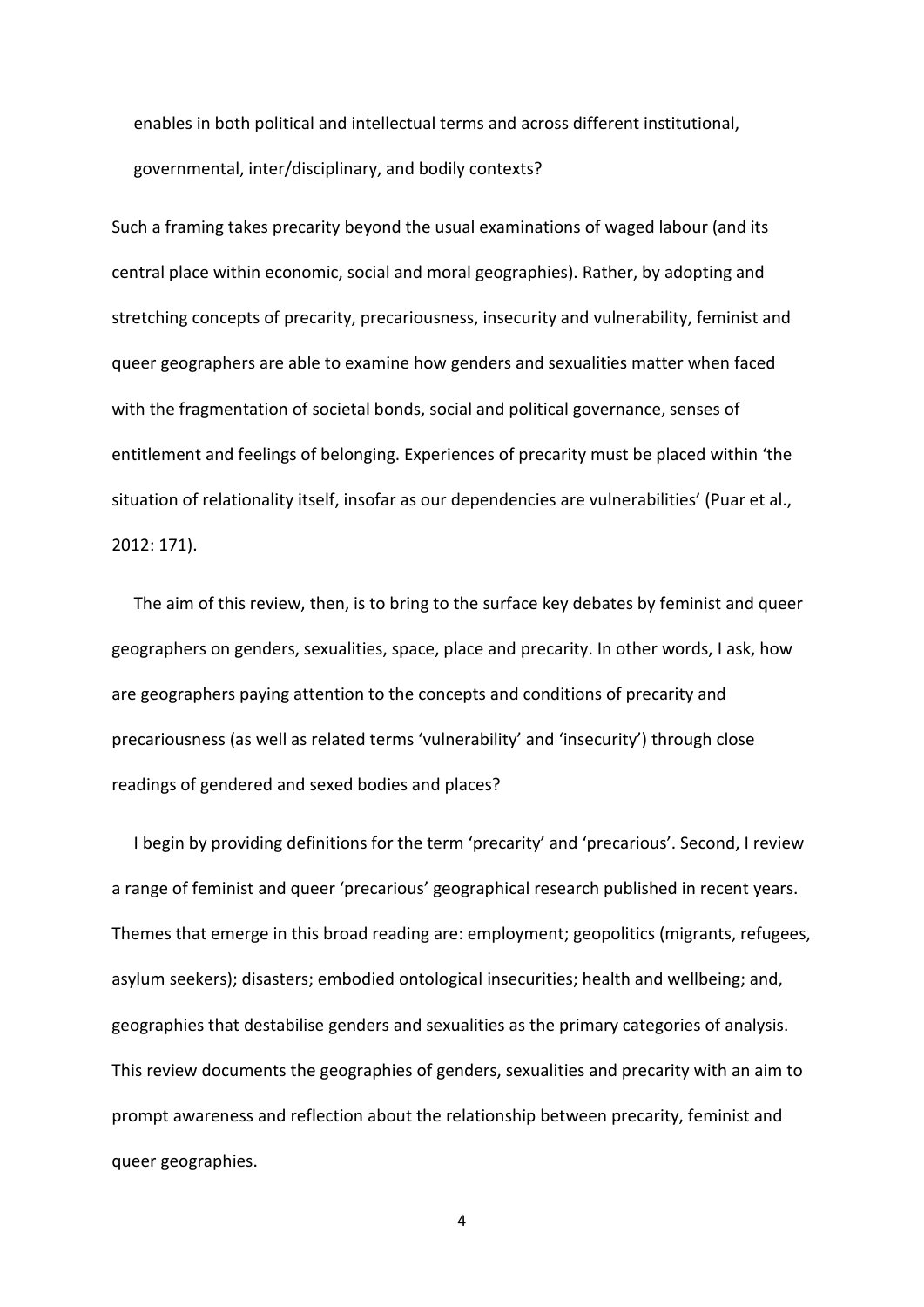### **II What and where is precarity?**

The concept of precarity emerges from many literatures, yet there are three scholars that stand out: Butler (2004, 2009a, 2009b, 2011); Bourdieu (1998); and, Standing (2011). Both Bourdieu (1998) and Standing (2011) place labour at the centre of their analysis and Butler (2004) pushes the concept to mean a general condition of human lives. Because of this, and in recognition of her feminist ethics, I focus solely on Butler. Butler (2004), in *Precarious Life: The Powers of Mourning and Violence*, claims that all humans are vulnerable because of the social condition of life. Precariousness, as a generalised condition of life, is felt when humans are vulnerable through, for example, when relationships may be lost and when exposure to others comes with a risk of violence. Butler (2004: 31) understands precariousness to be about a 'common human vulnerability, one that emerges with life itself'. While all lives are vulnerable, some lives are deemed 'more grievable' (Butler, 2004: 30) than others creating the unequal spread of vulnerability across space, place and bodies depending on class, race, gender, sexuality, nationality, age and ability as well as other social distinctions.

Butler's (2004) focus on precarity does not come from the desire to condemn specific operations of global and contemporary capitalism. Rather, she approaches precariousness as a condition of social life with the aim of finding an ethical stand point. Acts of violence committed by military in the name of security (particularly in the aftermath of September 11, 2001) highlight the rapid desire for security. Butler suggests that staying with insecurity is more productive, viewing precarity as a resource rather than something to be quickly banished. She argues that staying insecure allows us to recognise the precariousness of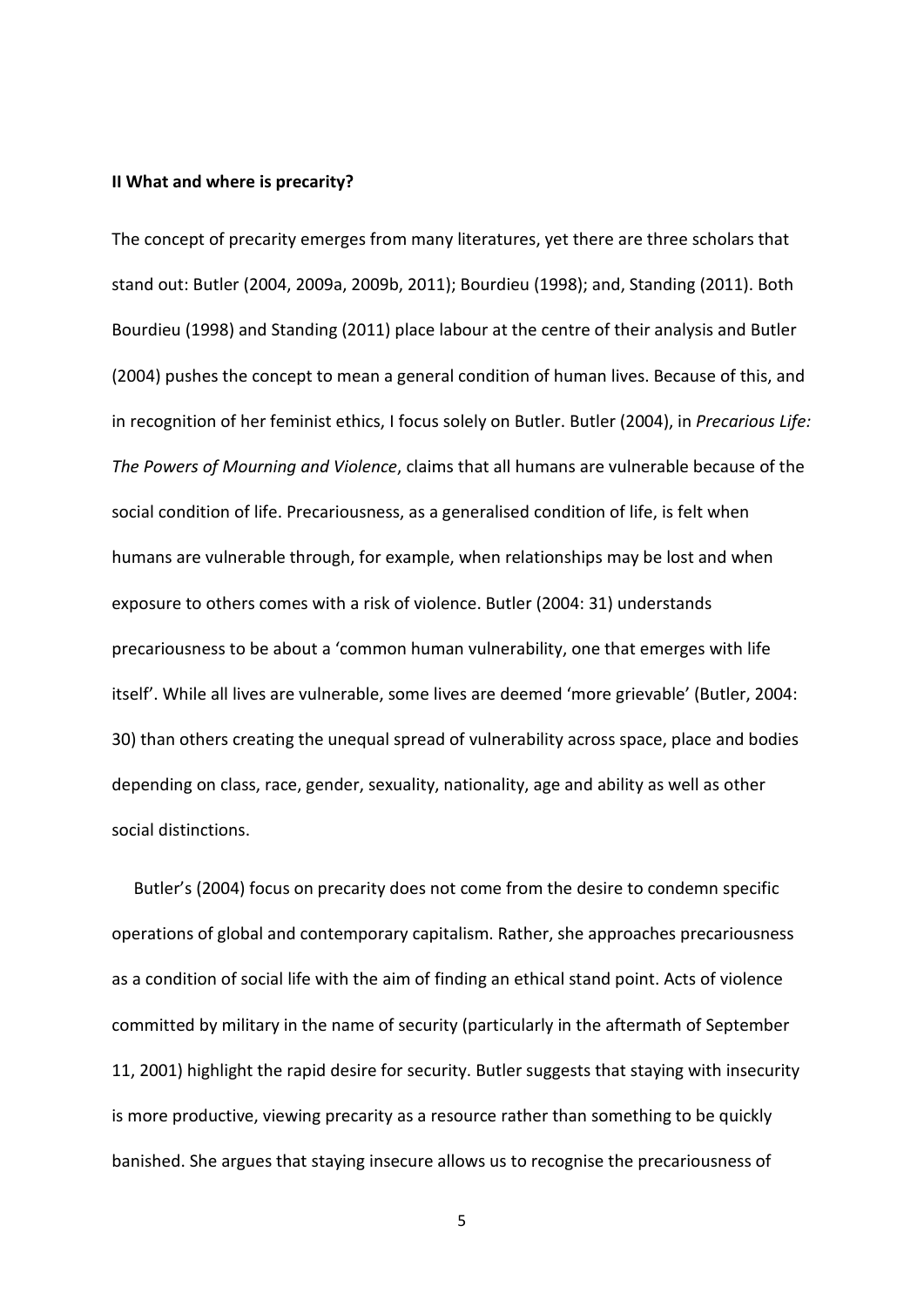others, has the potential to disrupt the Self / Other binary. Butler goes on to distinguish precarity and precariousness in her writings on vulnerability, with precarity referring to the specific ways socio-economic and political institutions create unequal life conditions for all, and precariousness to the idea that vulnerability is an unavoidable aspect of life (Butler, 2011; Puar, 2012). Here precarity means a condition or experience that goes beyond labour and is imposed on the: 'poor, the disenfranchised and those endangered by war or natural disaster' (Watson, 2012: n.p.); detained non-citizens; and, the incarcerated (Moran et al. 2017). Prior to this, precarity was a political platform for social movements in Europe, such as the EuroMayDay protests in the 2000s (Neilson and Rossiter, 2008). Precarity, and precariousness, then, is everywhere, particularly if it is imagined as part of a global 'security moment' (Goldstein, 2010) yet some bodies suffer more than others.

Hence, many geographers are questioning the validity of the terms precarity and precarious. Waite (2009) calls for a critical geography of precarity, identifying conditions such as insecurity, instability, lack of legal protection, and social and economic vulnerability. Waite (2009: 426) notes that precarious subjectivities are gendered (as well as constructed via class, race, ethnicity, age and so on), because: 'precarity is lived very differently by workers in various contexts'. Puar et al. (2012: 170) insist that an examination of precarious bodies and experiences prompts a 'rethinking of social relationality', something that is at the core of geographers' relational poverty research (Elwood et al., 2016). In the next section I sketch out the extent to which feminist and queer geographers draw on concepts of precarity, precariousness, vulnerability and instability, showing which bodies 'do not qualify as recognizable, readable, or grievable' (Butler, 2009b: xiii).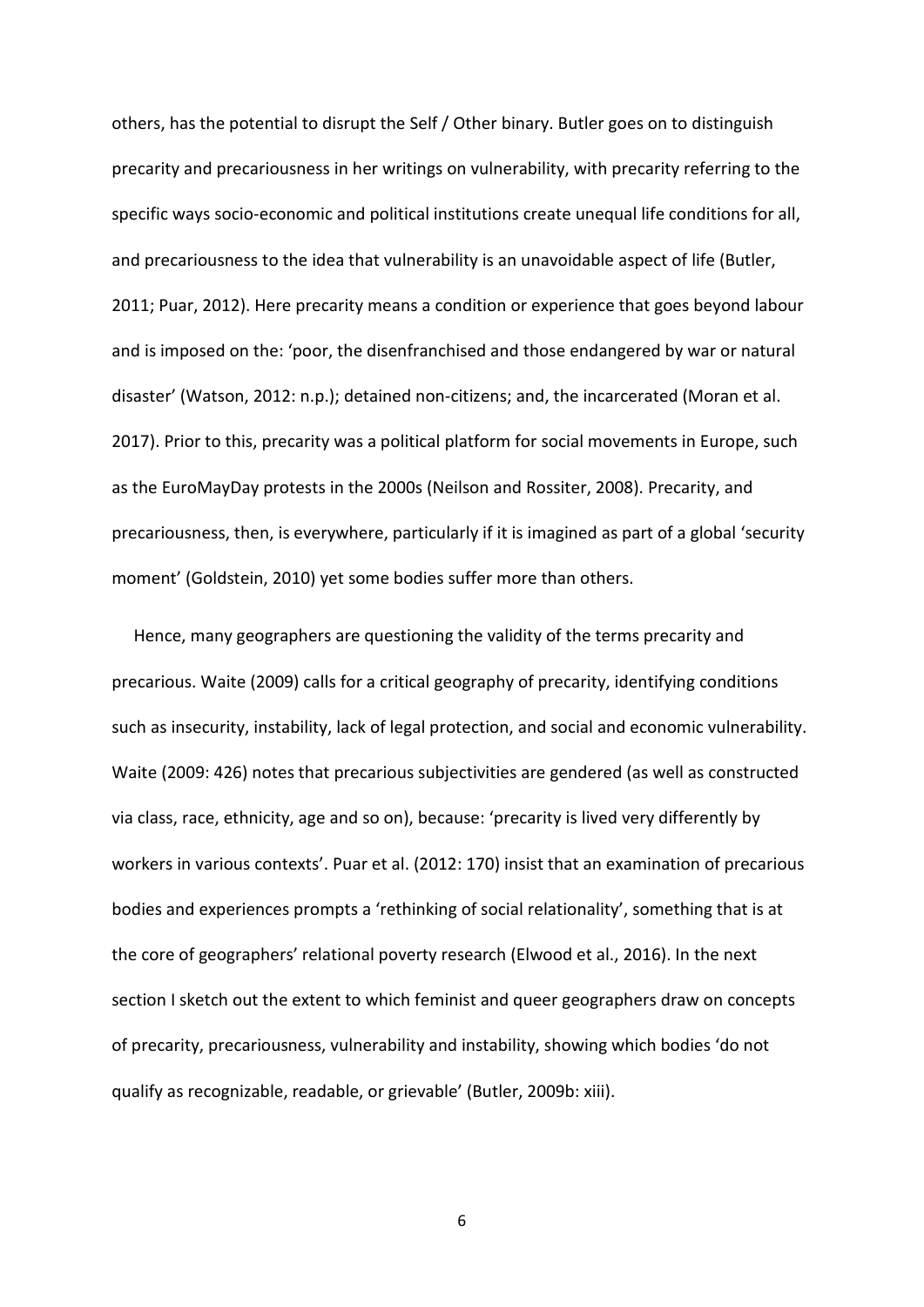### **III Precarious geographies of genders and sexualities**

Feminist and queer geographers – particularly since the 2007 – 2008 global financial crisis and onset of austerity programmes - have devoted attention to what precarity does to low paid labourers, including migrant labourers, as well as refugees and asylum seekers. Much of this work highlights the uneven geographies of gender, class, age and nationality (Anderson 2010; Dyer et al., 2011; Elwood et al. 2016; Laurie et al. 2015; Lewis et al., 2016; May et al., 2007; McDowell et al., 2007; McIlwaine and Bermudez 2011; McIlwaine 2010). For example, May et al. (2007) discuss the gendered spaces of migrant work, noting that women tend to work in 'semi-private' spaces of care and hotels, yet men occupied 'semipublic' spaces when office cleaning or working in the London Underground. The hyperprecarious lives of 'un-free' and exploited migrants (Lewis et al., 2016) highlights which bodies are not deemed to be full subjects of the state. The imperative, for feminist and queer geographers, is to examine the way gender and sexual norms condition 'what and who will be 'legible' and what and who will not. And in this way, precarity is rubric that brings together 'women, queers, transgender people, the poor, and the stateless' (Butler, 2009b: iii).

Rather than focusing on the paid and unpaid work of migrant women, Munt (2016) examines the sensory geographies of migrant women's Brighton Beach encounters. A hybrid subjectivity emerges at the beach when women from Sudan, Egypt, India, Pakistan, Iraq, Jordan, Zimbabwe, Ghana, Iran and Palestine encounter British racism, nudity and gay pride. In turn they critically reflect on their journey of belonging and / or not belonging. In another article, Dyck and McLaren (2004) focus on the gendering of immigrant and refugee settlement experiences through the accounts of women and their daughters in Canada.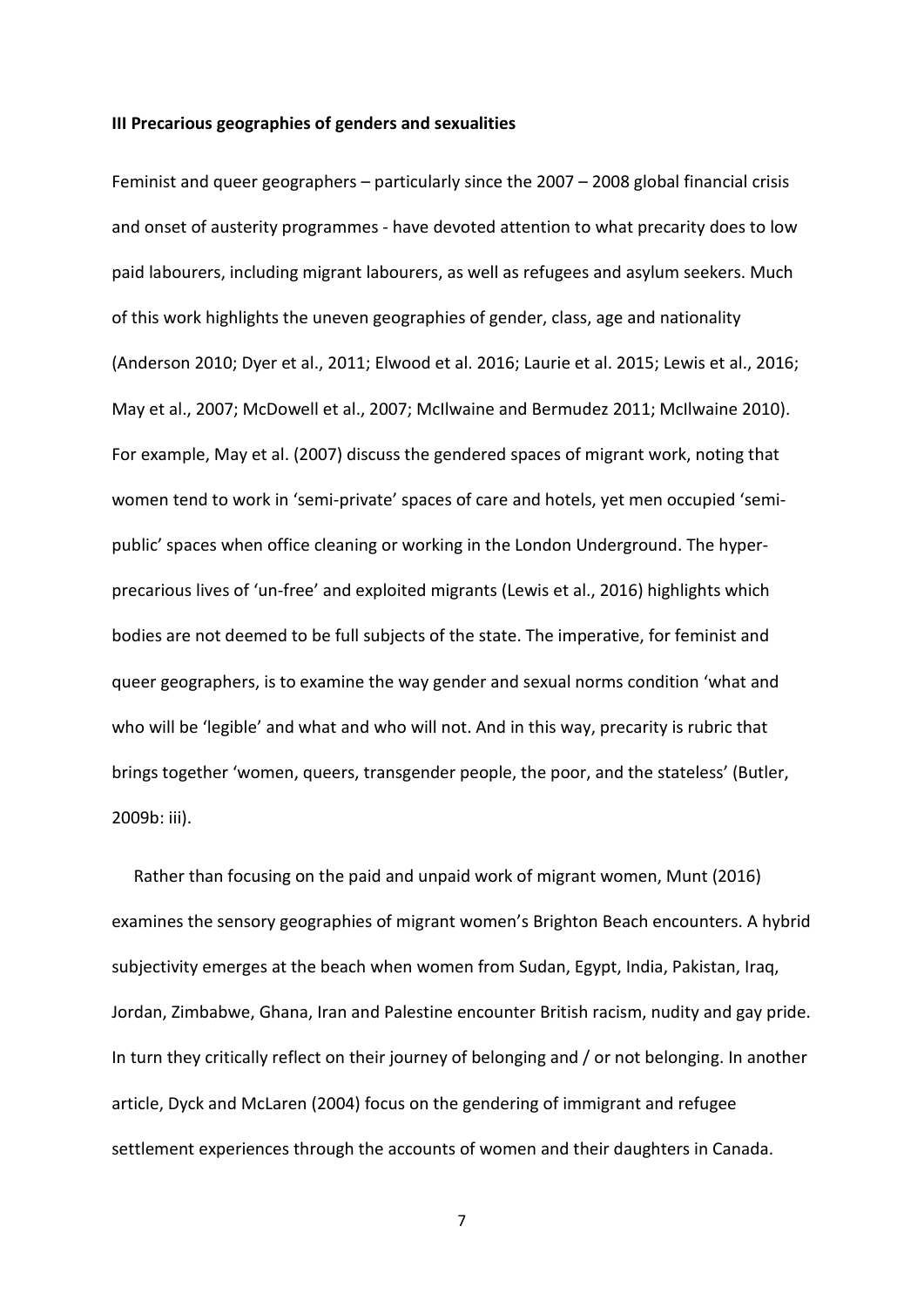Expressions of emotions and accounts of stress are vital parts of their settlement stories. Martin (2011) applies a feminist geopolitical framework of vulnerability and precarity to children's legal subjectivities, U. S. immigrant family detention and immigration law and enforcement policy. Immigration law is a blunt instrument that constructs children as apolitical and inert, while adult migrant subjects are deemed to be highly politicised (see also Ruddick, 2007a, 2007b). In these articles, feelings of risk and (in)security are embodied, contextual, multiscalar, and relational. Similarly, for undocumented women migrants moving from Mexico to the U.S., as told to Valencia (2017), their journeys are characterised by violence, risk and vulnerability, so much so that despite hostility, they feel safer living in the U.S. Gender geographies of precarity are compared from origins, during the journey, and in the new home. For queer migrants in Berlin, the interplay of sexism, racism, classism, islamophobia and homophobia fragments the identities of (previously identifying) Israeli-Jewish lesbians (Preser, 2016). Place and bodies are co-constructed through struggle and a queer relational commitment to bodies deemed most marginalised and grievable, beyond the category of lesbian.

Taking a different angle, a themed section of *Gender, Place and Culture* is dedicated to feminist interpretations of waiting for asylum seekers, migrants and refugees (Conlon, 2011; Gray, 2011; Hyndman and Giles, 2011; Mountz, 2011; Schuster, 2011). People who have to wait (regardless of their gender) are feminised, constructed as passive and even 'authentically' vulnerable. Alternatively, those who are able to move are constructed as active, masculinised and more likely to be considered a threat to security and a drain on a country's resources (Hyndman and Giles, 2011). The binary is problematized in *Gender, Place and Culture's* themed section, particularly by Mountz's (2011) contribution who elaborates on the ambiguities of waiting, the ways waiting is actively experienced, and the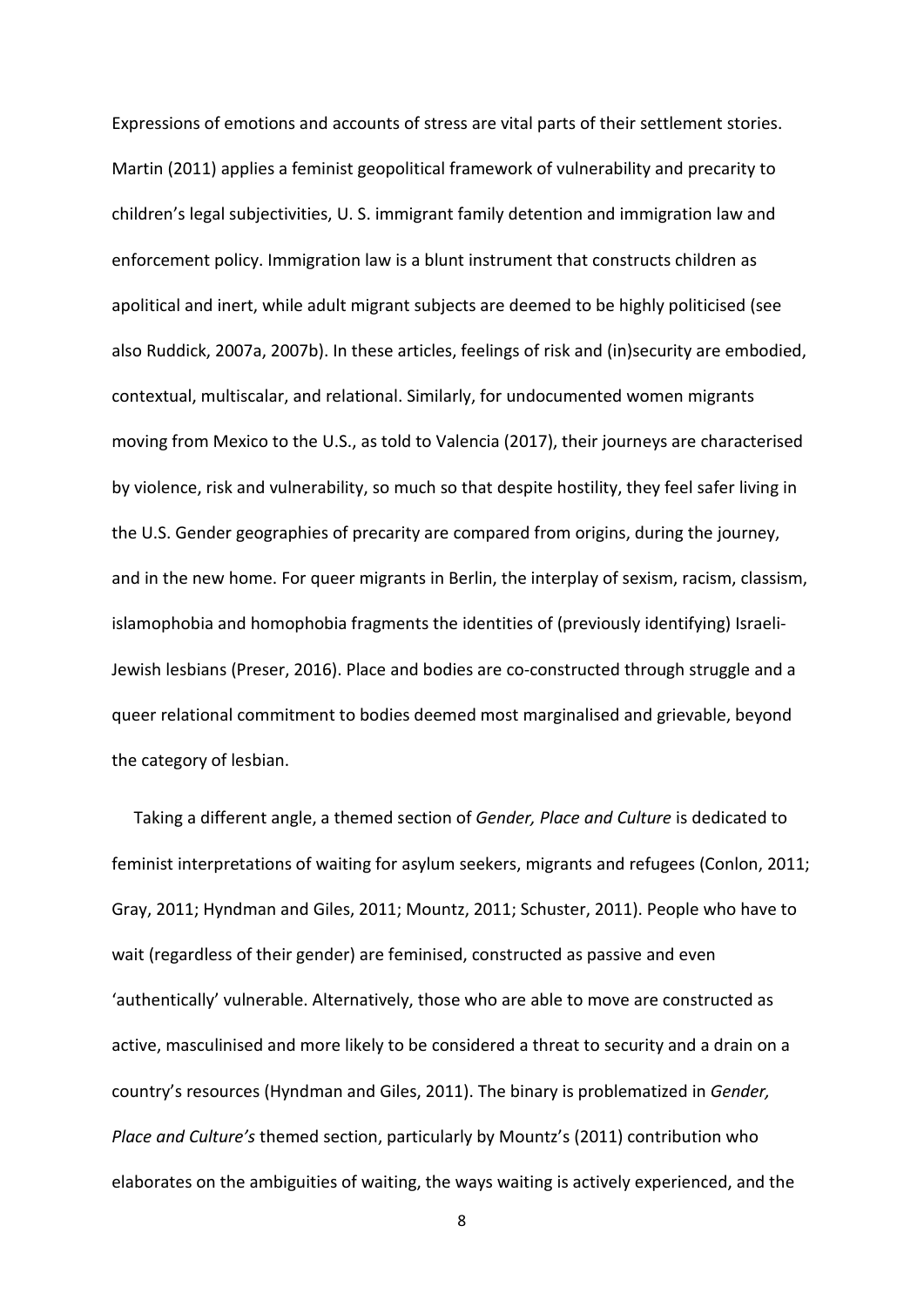activism that takes place when waiting in liminal spaces. These evocative accounts of waiting bring to the surface gendered suffering, and I extend Olsen's (2015) request that scholarship on waiting needs to be considered alongside feminist and queer geographies of urgency.

Young Canadian millennial women face precarious work conditions, often saying 'yes' to exploitative job tasks because of everyday inequalities and feelings of insecurity (Worth, 2016). McDowell et al. (2014) extend precarious geographies of employment research with a focus on young South Asian men and their economic and social exclusion. They investigate the outcomes of a labour market characterised by insecurity and disadvantaged working class men (at the intersections of race, ethnicity and class) from minority communities. Young British men in low paid service positions often carry out demeaning and precarious work (McDowell, 2005). Ironically, the emphasis on job creation and better wages reinforces some types of cisgendered identities plus feelings of nationalism within an inequitable social order that is structured on waged labour. On the other side of the globe, and the other side of economic precarity, Gorman-Murray (2011) tracks the changing nature of masculinity and home in Sydney Australia post the Global Financial Crisis. Professional, middle-class heterosexual men's emotional attachments to work and home are interrogated, showing men's shifting attachments to 'work' and 'home'. Home becomes as a place of emotional wellbeing when work becomes insecure for these business professionals. These U.K. and Australian examples – brought side by side – show the unevenness of precarious geographies with the former an illustration of young men's strategies to stay home to stay safe – emotionally and physically - in the face of overt discrimination and violence in the street, and the later an example of a retreat to home spaces in order to rejuvenate. Applying Butler's (2004) framework of 'grievable lives', feminist and queer geographers not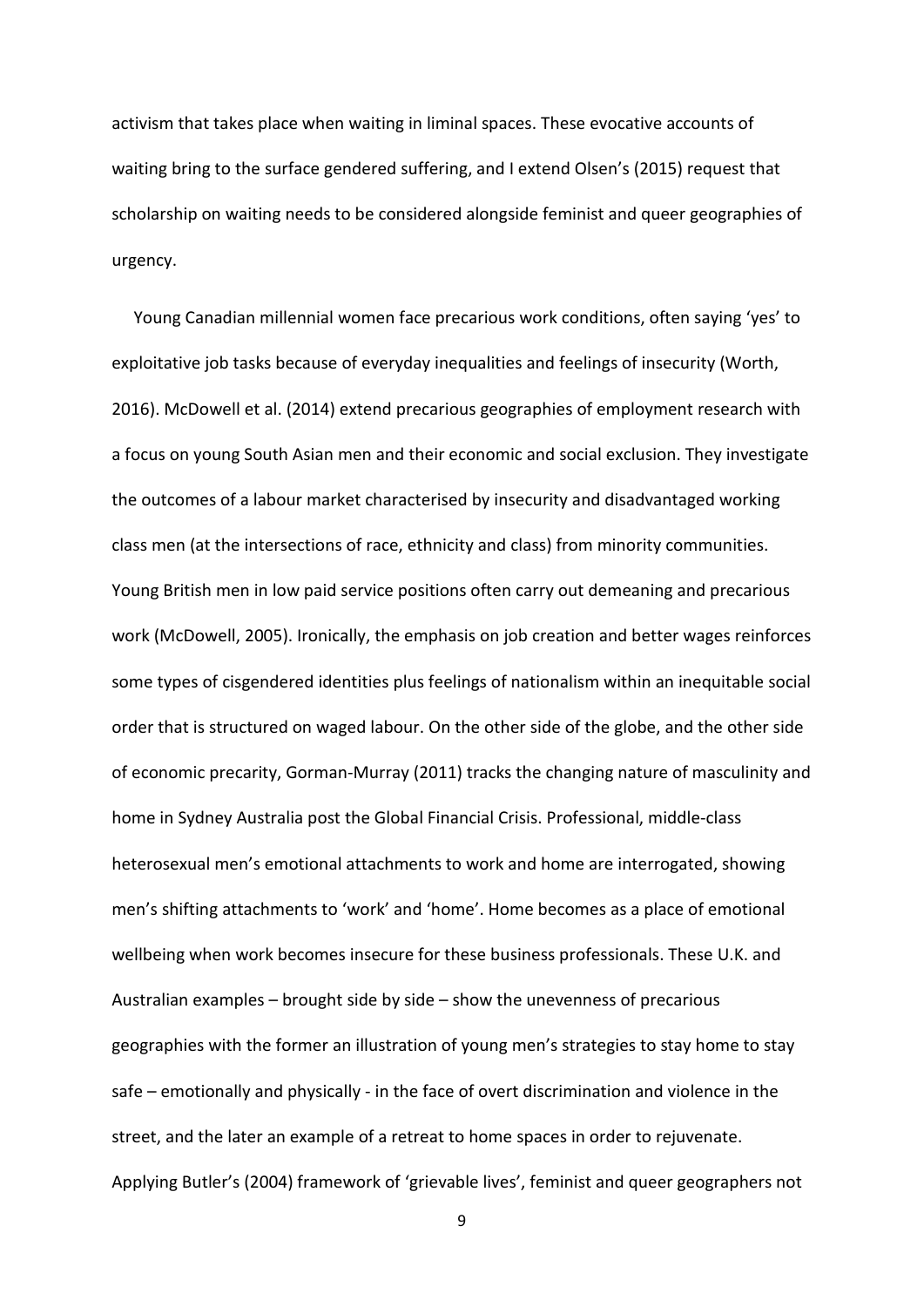only seek to understand the way lives are made vulnerable, with some lives deemed 'more grievable' than others, but also to understand the unequal spread of vulnerability depending upon class, race, gender, sexuality, nationality and so on. Precarity, then, is not just located at the margins, rather, it is relational and has grown in the 'centre' making daily life increasingly insecure (see also Berlant's (2011) *Cruel Optimism*).

Shifting, now, to precarious and insecure geographies of home, Kern (2010) asserts that new condominium developments in Toronto, Canada help secure a gendered self in a revitalised city. Discursive constructions of women within geographies of fear and threat mean that women who move into the condominiums are paradoxically positioned as 'free' in the city yet a crucial part of patriarchal and capitalist power relations that structure contemporary gentrified urban life. 'House' and 'home' are a source of confusion and precariousness for homeless lesbian, gay, bisexual and transgender (LGBT) youth in Kent, England (Tunåker, 2015). When forced out of precarious and unsafe heteronormative homes, young LGBT people 'disappear' as they move through the liminal spaces of shelters and friends' or other kins' homes. Tunåker (2015) pushes geographers and other housing scholars to consider the complexity of precarious homes for LGBT youth. This 'queer domicide' is further intensified when LGBTI populations are displaced and experience home loss in natural disasters (Gorman-Murray et al., 2014).

When faced with the aftermath of a natural disaster – hurricanes, tornados, tropical cyclones, earthquakes, tsunamis, floods, fires – LGBTI populations are missing from policy and research (Dominey-Howes et al., 2014). This call to 'queer disasters' takes into account the vulnerabilities, needs and resilience of LGBTI populations. LBGTI people: need a voice in disaster management and recovery (Gorman-Murray et al., 2017); have specific shelter and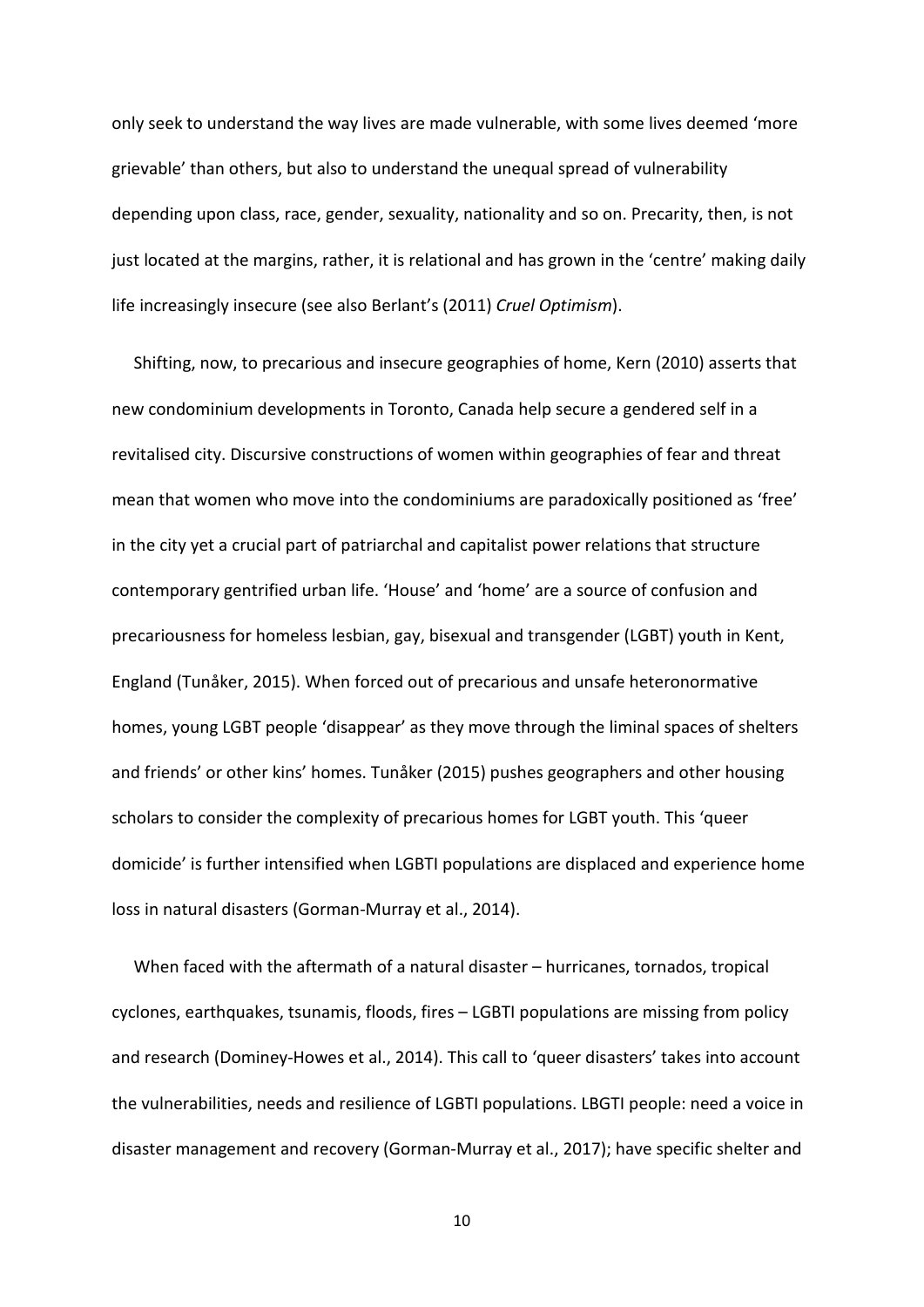housing needs (Gorman-Murray et al., 2014); and, are vulnerable yet possess an array of capabilities for disaster impact reduction (Gaillard et al., 2017). This important scholarship builds on feminist geographical research that focuses on the intersections of embodied vulnerability and adaptive capacities in natural disaster situations (Hyndman, 2008; Reed and Christie, 2009; Seager, 2006). Katz (2008: 15) shows that in post-Katrina New Orleans the city's long-term disinvestment in social reproduction (such as health care, housing, infrastructure, education and social justice in general) exasperated 'corrosive inequalities around class, race, and gender'. This potent mix of inequalities contributed to the detrimental post-disaster outcomes for women and lone parents. It is clear which bodies are deemed more or grievable than others post natural disasters.

Ontological insecurities is a themed section of the journal *Social and Cultural Geography.* Philo (2014: 287) asserts that emotional / affectual and psychoanalytic / therapeutic geographers have 'dispersed the human self' demonstrating that we are anything but whole, 'rather fragmented into different, more-or-less connected regions … that may (or may not) impel the self to do things, to speak, to conduct itself or take actions in its lifeworld'. Bondi (2014) – in the same themed section – uses autobiography to present a personal and subjective emotional geography of insecurity, with attention paid to intense pressure experienced in conditions of material security and privilege. Refugee and asylum seekers' feelings of stress and distress are discussed by Waite et al. (2014) and Noxolo (2014). The precarious position of refugees and asylum seekers mean that many are forced into certain types of employment with demeaning forms of impoverishment (see also Elwood et al, 2016; Waite et al., 2015). Noxolo's (2014) introduces the concept 'embodied securityscape' and exquisitely argues that asylum seekers embody the in-between space of security-migration and security-development.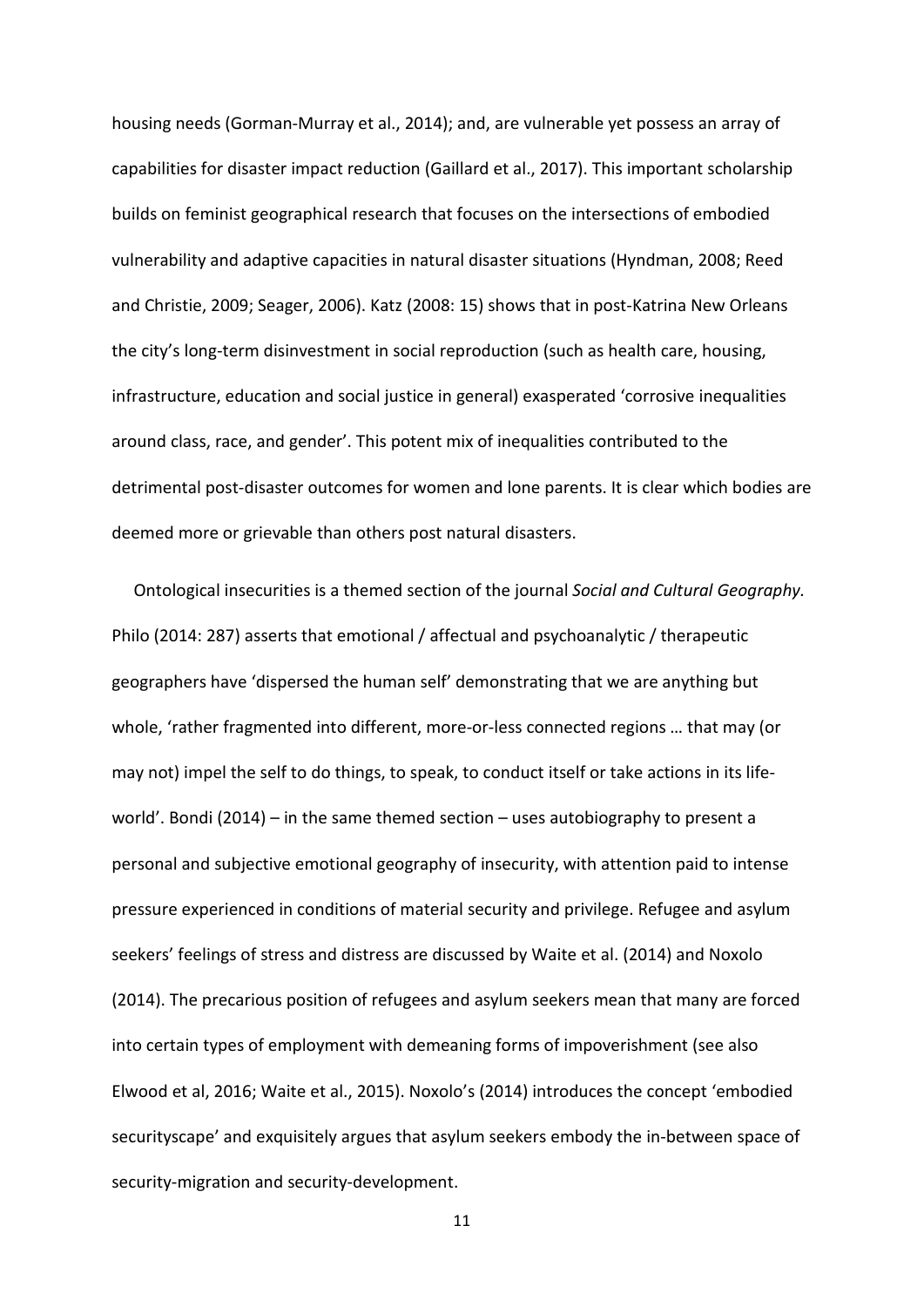The conditions of knowledge production in universities prompts Peake and Mullings (2016) to consider the impact of precarity (as a signifying characteristic of neoliberal economies) and vulnerability for university populations . Emotional and mental distress is the 'new normal' for academics, professional staff and students. This too is differentiated by genders, race, ethnicity, and sexualities. The academy has long been constructed as a place for 'rational thought' supposedly free of 'emotional bodies'. Yet everyday sexism, homophobia, transphobia and racism – as well as our capacity to embrace continuous achievement – means that as feminist and queer geographers we are complicit in privileged yet risky places of knowledge production. Precarity in the academy highlights feminist and queer geographers' ethical responsibility of care and the need to rethink social relationality based on precarity (Peake 2015). One way to do this is to take a more-than-representational approach to queertime, space and emotion in the academy, which is captured by McGlotten (2014: 483):

He has a job, an office, and something like an upwardly mobile life, or at least one that is superficially distant from the savage precarity that governs the lives of so many. One misstep, though. Of course, he stands out as one of only a handful of faculty of color. There is scrutiny, expectations, and projections. He remembers to work a little harder 'just in case,' to watch out 'because white people are crazy' and 'you just never know.'

Universities have struggled to accommodate diverse embodied subjectivities due to the ongoing reproduction of masculinist, heteronormative, ableist, racist and minority worldcentric discourses. These anxiety inducing masculinist and ableist workplaces are discussed by Horton and Tucker (2012) who draw on the narratives of geographers who define themselves as disabled. The accounts illustrate how 'academic activism' (Gibson-Graham,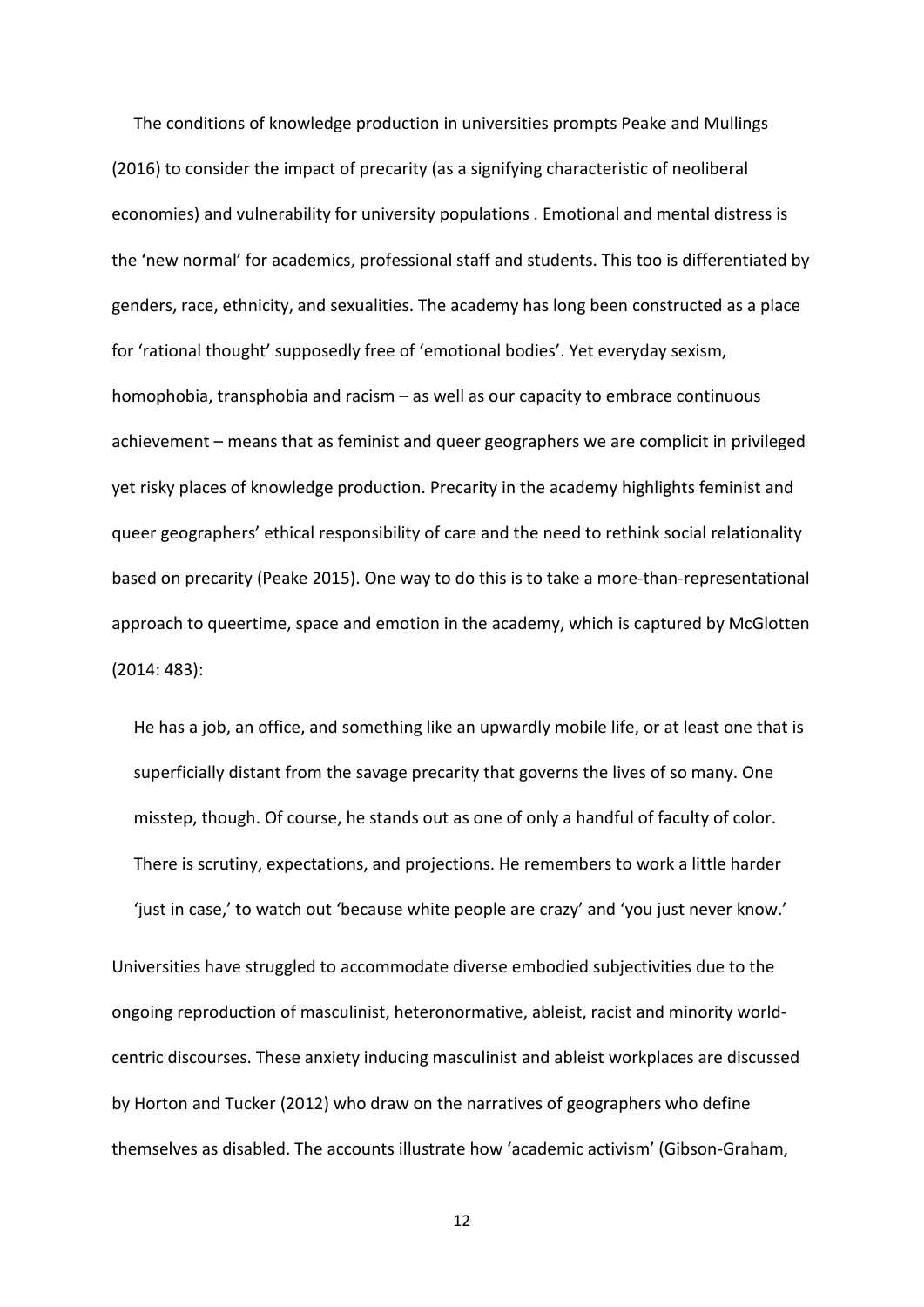2008) is needed challenge and open spaces of knowledge production to embodied pluralism. The International Geographical Union Commission on Gender and Geography [\(https://igugender.wixsite.com/igugender\)](https://igugender.wixsite.com/igugender) is an example of a wide reaching organisation that supports the construction of feminist and queer knowledges both within and beyond Anglo-American racial, ablest, minority world hegemonies (Huang et al., 2017).

## **Conclusion**

When reviewing publications for this report, I became aware of the multiple ways in which feminist and queer geographers use the concepts precarity, precariousness, vulnerability and insecurity. Precarity spins outwards to encompass an array of spaces and places and this is not surprising, given that feminist and queer geographers have a deep commitment to positive social change. Precarity is directly linked to gender and sexual norms since those of us who do not live our genders and sexualities in 'intelligible' ways risk violence, discrimination, harassment and death.

Feminist and queer geographers who follow Butler's (2004) argument that grief and loss bring to the surface the fundamental relationality of social conditions are equipped to reveal gendered and sexualised social conditions. Indeed, common experiences of vulnerability, violence and emotion are the potential bases for community, connection, and alliance. Geographers are extending Butler's scholarship, illustrating social conditions as 'a dialectic of place-based and spatially extensive relations (capitalist, racial, gendered, representational, etc.)' (Elwood et al., 2016: 7).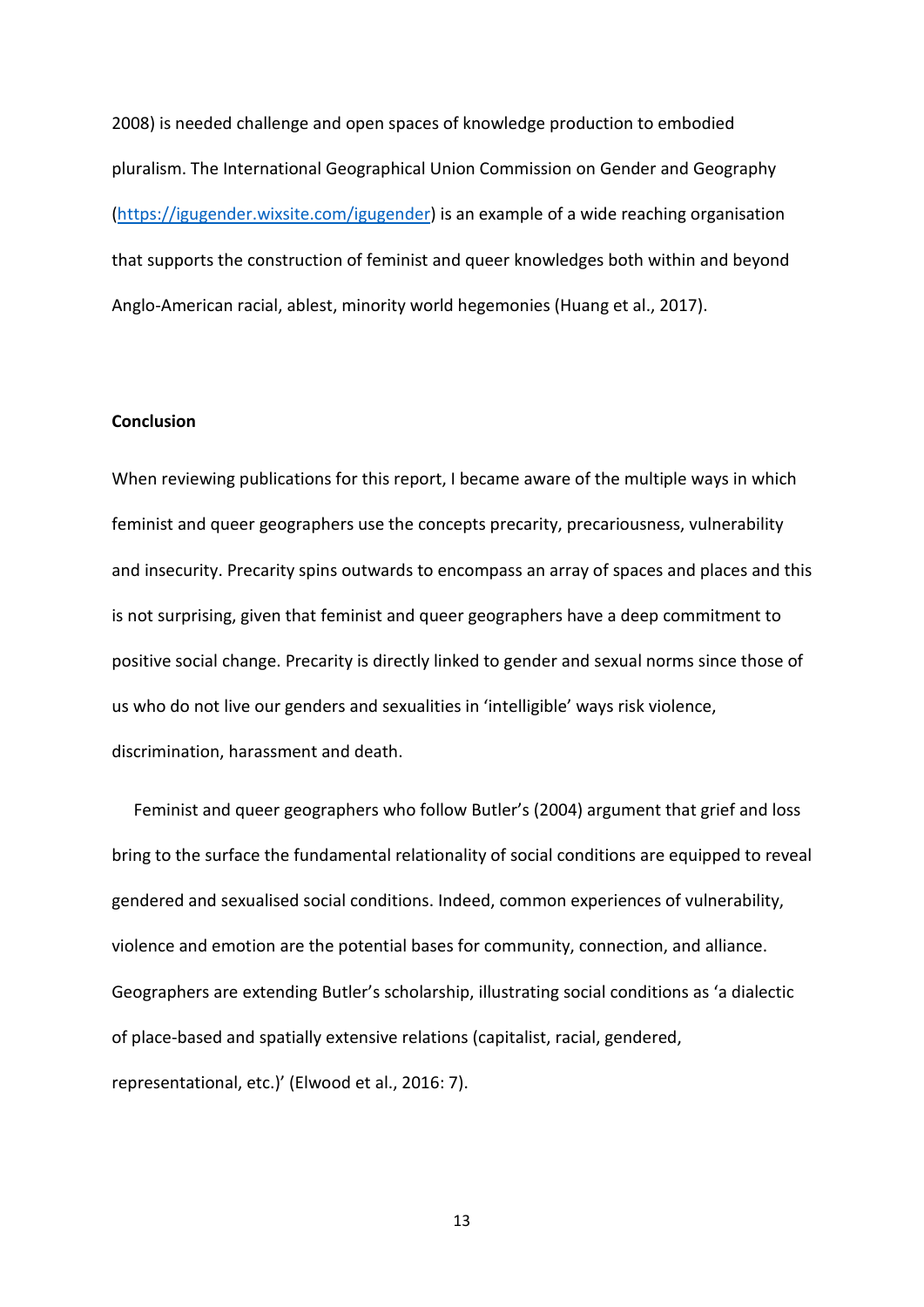In this commentary I have only been able to examine the extent to which feminist and queer geographers are developing scholarship in and around precarity and precariousness. What is clear is that precariousness is a function of spatial vulnerability, is differently distributed, and that unequal conditions are part of geopolitical governmentality of insecurity. By bringing together feminist and queer geographies of precarity, we are able to chart over time and space neglected people's lives.

A recurring theme throughout the feminist and queer precarious geography literature is the importance of foregrounding relationality, multiscalar and a politics of embodied feeling. Understanding where and how it feels to be precarious becomes a resource to critique the conditions and experiences that divide 'us versus them.'

#### **Acknowledgements**

I am deeply grateful for, and inspired by, the many feminist and queer geographers whose critical scholarship continues to provide theoretical and political possibilities for positive change. Thank you to Gail Adams-Hutcheson for assisting with literature searching and proof reading. Finally, over the last three years it's been a joy to work with Sarah Elwood whose careful guidance and critical insight always help my thinking.

# **References**

Anderson B (2010) Migration, immigration controls and the fashioning of precarious workers. *Work, Employment and Society* 24(3): 300–17.

Berlant L (2011) *Cruel optimism*. Durham, NC: Duke University Press.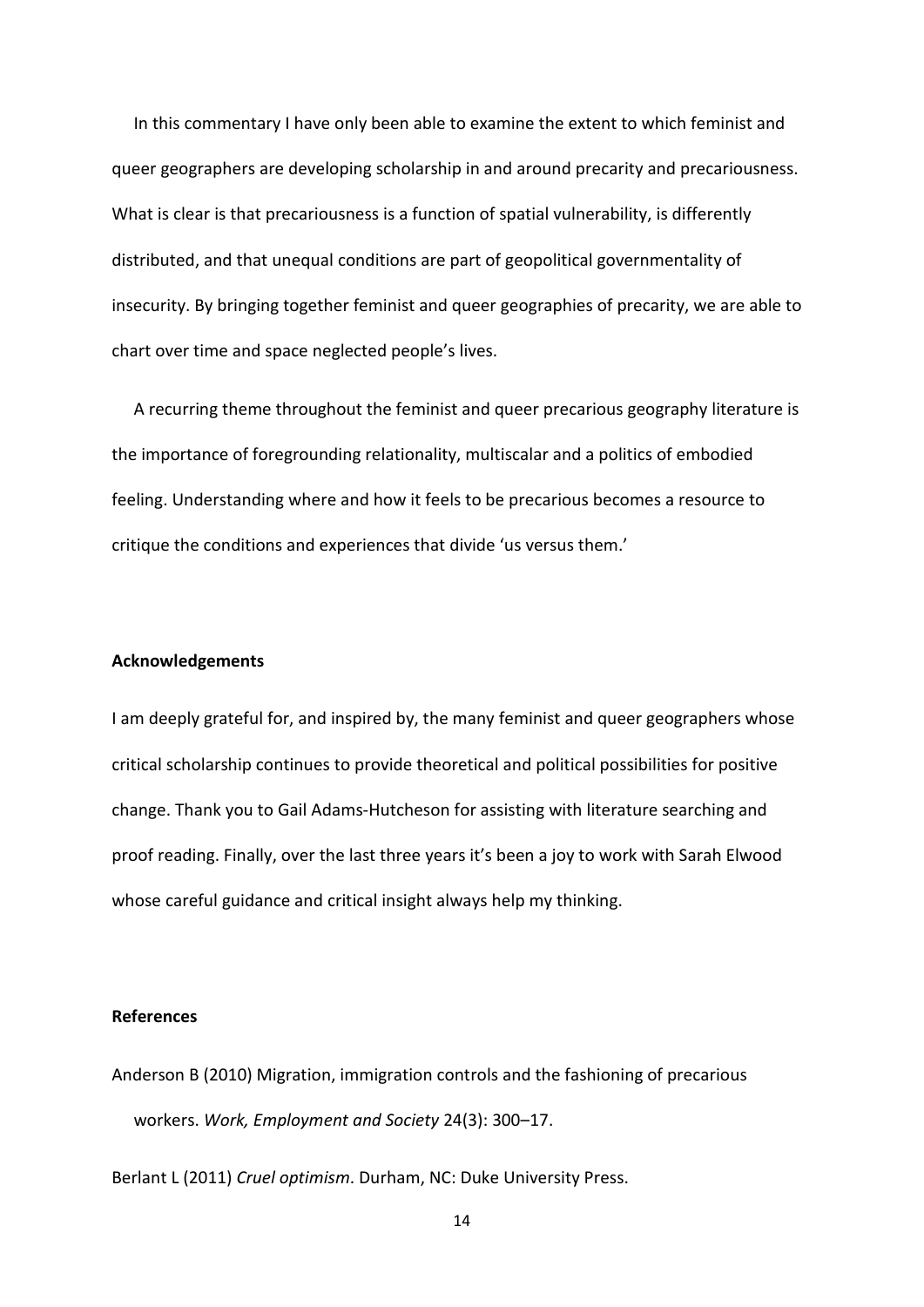- Bondi L (2014) Feeling insecure: A personal account in a psychoanalytic voice. *Social and Cultural Geography* 15(3): 332-350.
- Bourdieu P (1998) *Acts of resistance: Against the tyranny of the market*. New York: The New Press.

Butler J (2004) *Precarious life: The powers of mourning and violence*. London: Verso.

Butler J (2009a) *Frames of war: When is life grievable?* London: Verso.

Butler J (2009b) Performativity, precarity and sexual politics. *AIBR: Revista de Antropolgia Iberoamericana* 4(3): i-xiii. Available online:

http://www.aibr.org/antropologia/04v03/criticos/040301b.pdf

Butler J (2011) For and against precarity. *Tidal: Occupy Theory, Occupy Strategy* (1): 12–13.

- Conlon D (2011) Waiting: feminist perspectives on the spacings / timings of migrant (im)mobility. *Gender, Place and Culture* 18(3): 353-360.
- Datta A (2012) *The Illegal City: Space, Law and Gender in a Delhi Squatter Settlement*. London: Ashgate.
- Dominey-Howes D, Gorman-Murray A and McKinnon S (2014) Queering disasters: On the need to account for LGBTI experiences in natural disaster contexts. *Gender, Place and Culture* 21 (7): 905-918.
- Dyck I and McLaren AT (2004) Telling it like it is? Constructing accounts of settlement with immigrant and refugee women in Canada. *Gender, Place and Culture* 11(4): 513-534.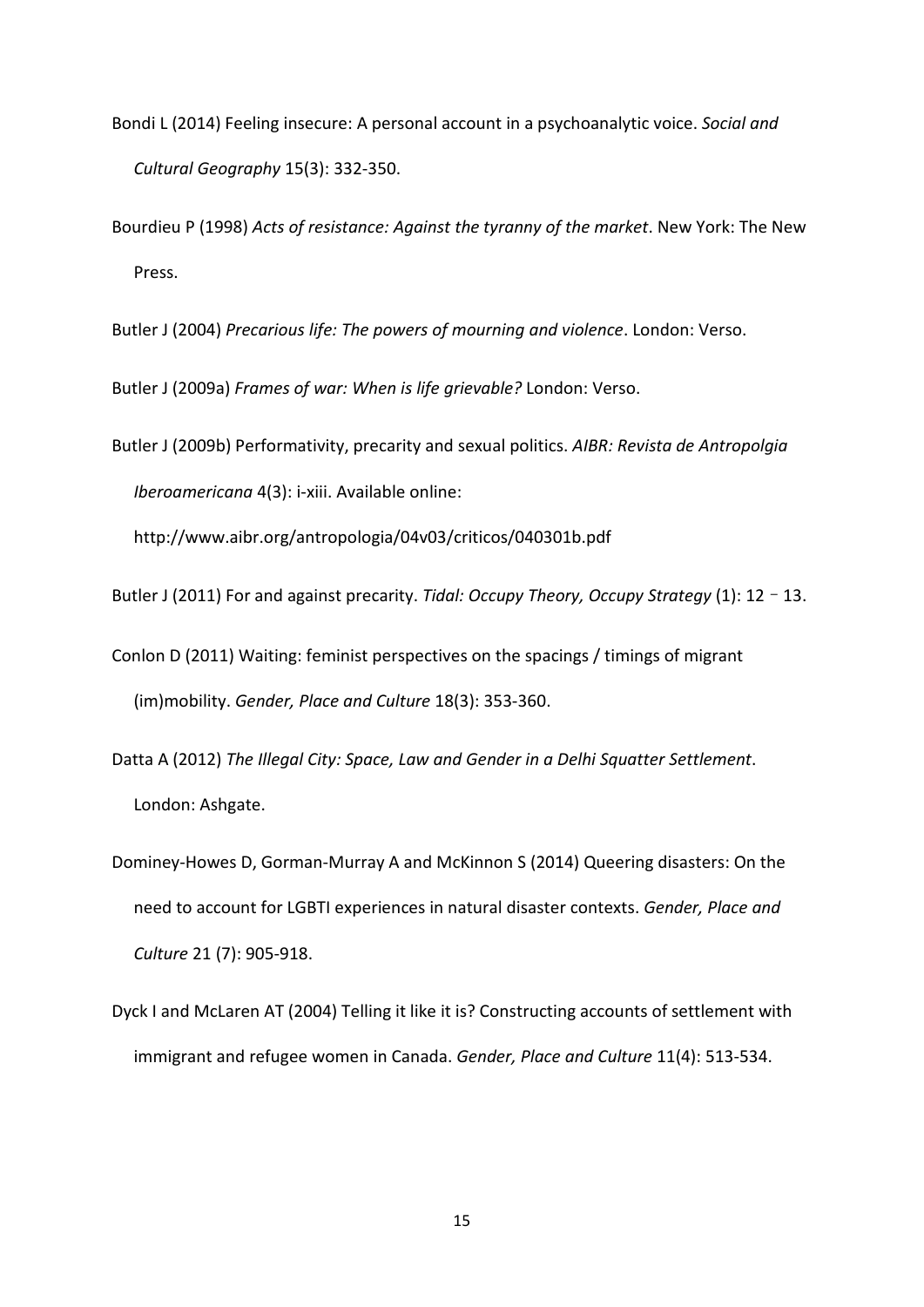- Dyer S, McDowell L and Batnitzky A (2011) Migrant work, precarious work-life balance: What the experiences of migrant workers in the service sector in Greater London tell us about the adult worker model. *Gender Place and Culture* 18: 685–700.
- Elwood S, Lawson V and Sheppard E (2016) Geographical relational poverty studies. *Progress in Human Geography* DOI: 10.1177/0309132516659706.

Ettlinger N (2007) Precarity unbound. *Alternatives* 32: 319-340.

- Ferreri M, Dawson G and Vasudevan A (2017) Living precariously: Property guardianship and the flexible city. *Transactions of the Institute of British Institute* 42(2): 246-259.
- Gaillard JC, Gorman-Murray A and Fordham M (2017) Sexual and gender minorities in disaster. *Gender, Place and Culture* 24(1): 18-26.
- Gibson-Graham JK (2008) Diverse economies: Performative practices for 'other worlds'. *Progress in Human Geography* 32(5): 613-632.
- Goldstein D (2010) Toward a critical anthropology of security. *Current Anthropology* 51(4): 487-517.
- Gorman-Murray A (2011) Economic crises and emotional fallout: Work, home and men's senses of belonging in post-GFC Sydney. *Emotion, Space and Society* 4(4): 211-220.
- Gorman-Murray A, McKinnon S, and Dominey-Howes D (2014) Queer Domicide: LGBT displacement and home loss in natural disaster impact, response and recovery. *Home Cultures* 11(2): 237-262.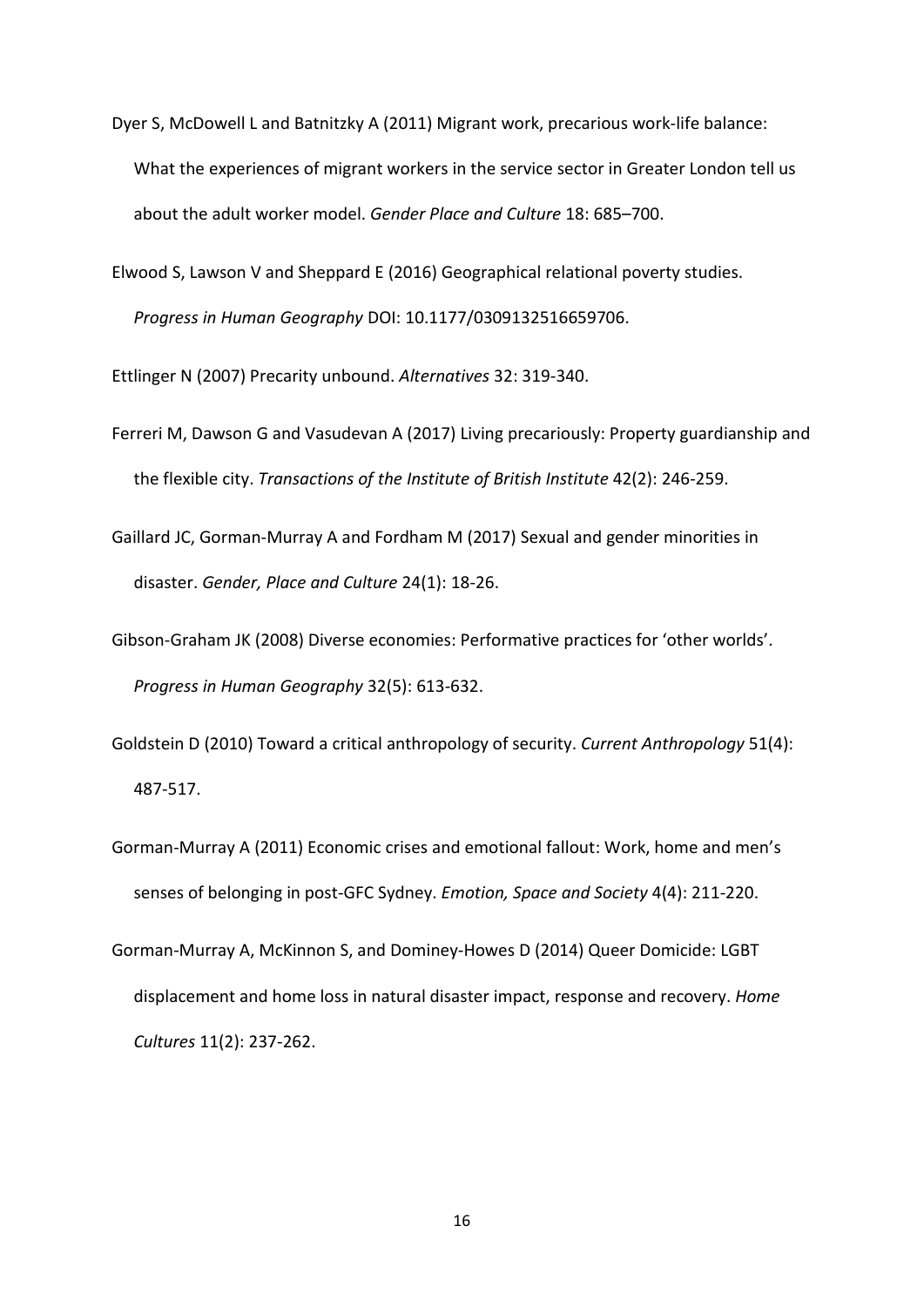- Gorman-Murray A, Morris S, Keppel J, McKinnon S and Dominey-Howes D (2017) Problems and possibilities on the margins: LGBT experiences in the 2011 Queensland floods. *Gender, Place and Culture* 24(1): 37-51.
- Gray B (2011) Becoming non-migrant: lives worth waiting for. *Gender, Place and Culture* 18(3): 417-432.
- Horton J and Tucker F (2014) Disabilities in academic workplaces: Experiences of human and physical geographers. *Transactions of the Institute of British Geographers* 39(1): 76-89.
- Huang S, Monk J, Droogleever Fortunijn J, Garcia-Ramon M D, Momsen J (2017) A continuing agenda for gender: The role of the IGU Commission on Gender and Geography. *Gender, Place and Culture* DOI: 10.1080/0966369X.2017.1343283.
- Hyndman J (2008) Feminism, conflict and disasters in post-tsunami Sri Lanka. *Gender, Technology and Development* 12: 101– 121.
- Hyndman J and Giles W (2011) Waiting for what? The feminization of asylum in protracted situations. *Gender, Place and Culture* 18(3): 361-379.
- Katz C (2008) Bad Elements: Katrina and the scoured landscape of social reproduction. *Gender, Place and Culture* 15: 15–29.
- Kern L (2010) Selling the 'scary city': Gendering freedom, fear and condominium development in the neoliberal city. *Social and Cultural Geography* 11(3): 209-230.
- Laurie N, Richardson D, Poudel M and Townsend J (2015) Post-trafficking bordering practices: Perverse co-production, marking and stretching border. *Political Geography* 48: 83-92.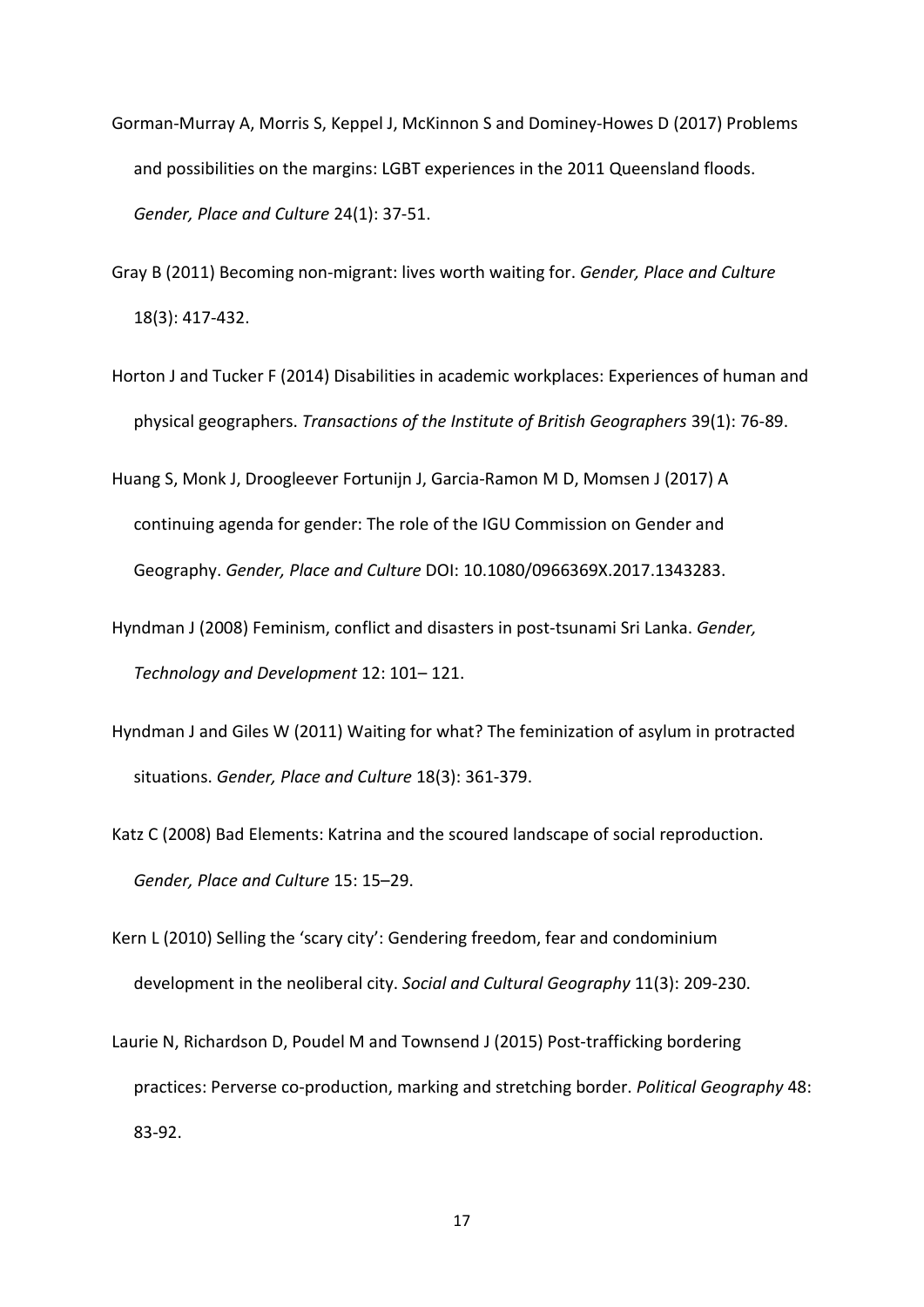- Lewis H, Dwyer P, Hodkinson S and Waite L (2016) Hyper-precarious lives: Migrants, work and forced labour in the Global North. *Progress in Human Geography* 39(5): 580-600.
- Martin L (2011) The geopolitics of vulnerability: Children's legal subjectivity, immigrant family detention. *Gender, Place and Culture* 18(4): 477-498.
- Mattoni A and Doerr N (2007) Images within the precarity movement in Italy. *Feminist Review* 87: 130-135.
- May J, Wills J, Datta K and McIlwaine C (2007) Keeping London working: global cities, the British state and London's new migrant division of labour. *Transactions of the Institute of British Geographers* 32: 151–167.
- McDowell L. (2005) The men and the boys: Bankers, burger makers and barmen. In: van Hoven, Bettina, Horschelmann, Kathrin (eds), *Spaces of Masculinities*. Routledge: London, pp. 19-30.
- McDowell L, Batnitsky A and Dyer S (2007) Division, segmentation and interpellation: the embodied labours of migrant workers in a Greater London hotel. *Economic Geography*  83: 1–25.
- McDowell L, Rootham E and Hardgrove A (2014) Precarious work, protest masculinity and communal regulation: South Asian young men in Luton, UK. *Work, Employment and Society* 28(6): 847-864.
- McGlotten S (2014) A brief and improper geography of queerspaces and sexpublics in Austin, Texas. *Gender, Place and Culture* 21(4): 471-488.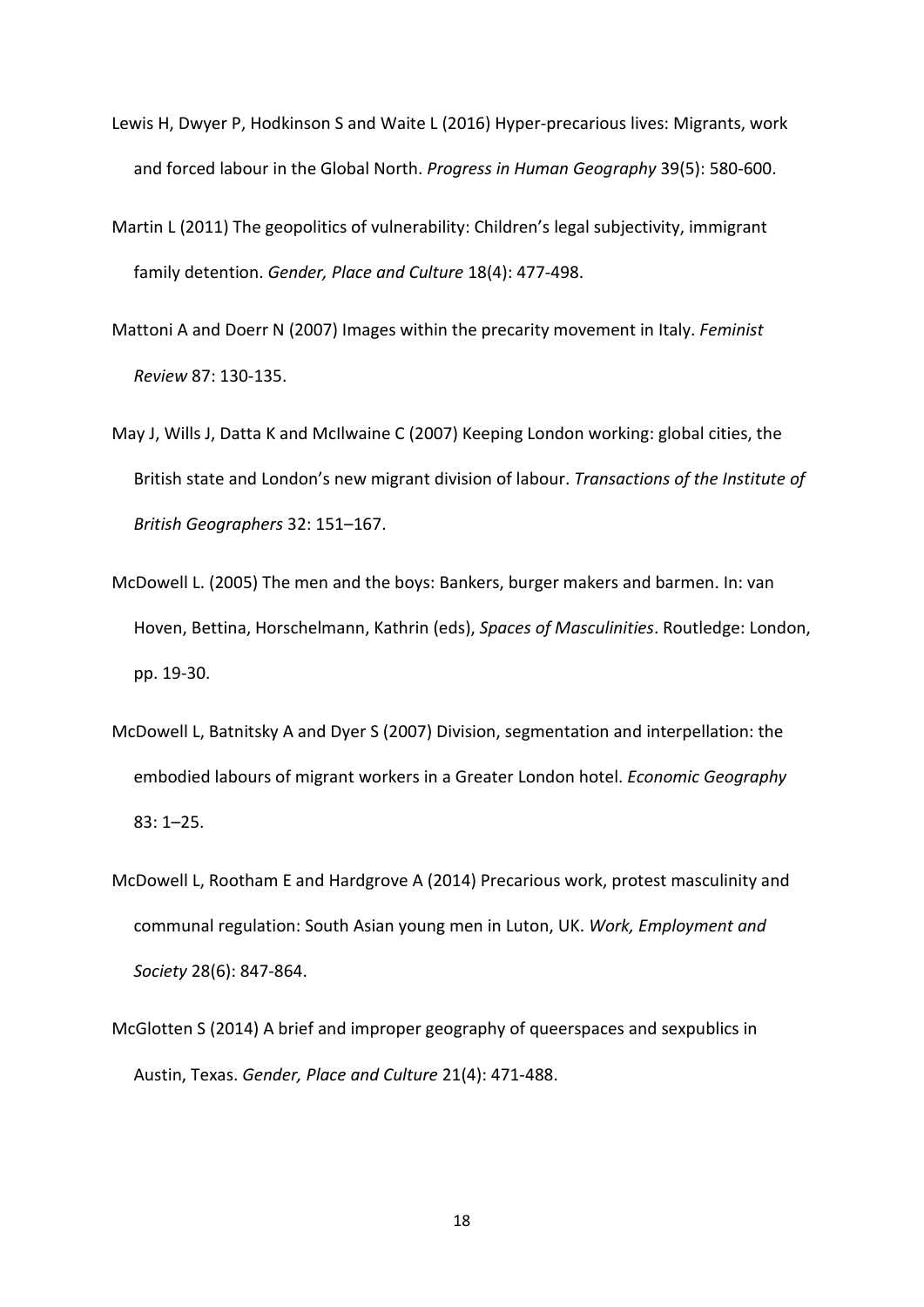- McIlwaine C (2010) Migrant machismos: exploring gender ideologies and practices among Latin American migrants in London from a multi-scalar perspective *Gender, Place and Culture* 17(3): 281–300.
- McIlwaine C and Bermudez A (2011) The gendering of political and civic participation among Colombian migrants in London. *Environment and Planning A* 43: 1499–1513.
- Millar K (2017) Toward a critical politics of precarity. *Sociology Compass* 11: e12483. Available online: http: //doi.org/10.1111/soc4.12483
- Moran D, Turner J and Schliehe A (2017) Conceptualizing the carceral in carceral geography. *Progress in Human Geography* DOI: 10.1177/0309132517710352.
- Mountz A (2011) Where asylum-seekers wait: feminist counter-topographies of sites between states. *Gender, Place and Culture* 18(3): 381-399.
- Munt S (2016) Sensory geographies and defamiliarisation: Migrant women encounter Brighton Beach. *Gender, Place and Culture* 19(5): 555-577.
- Neilson B and Rossiter N (2008) Precarity as a political concept, or, Fordism as exception. *Theory, Culture and Society* 25(7-8): 51-72.
- Noxolo P (2014) Towards an embodied securityscape: Brian Chikwava's Harare North and the asylum seeking body as site of articulation. *Social and Cultural Geography* 15(3): 291- 312.
- Olsen E (2015) Geography and ethics I: Waiting and urgency. *Progress in Human Geography* 39(4): 517-526.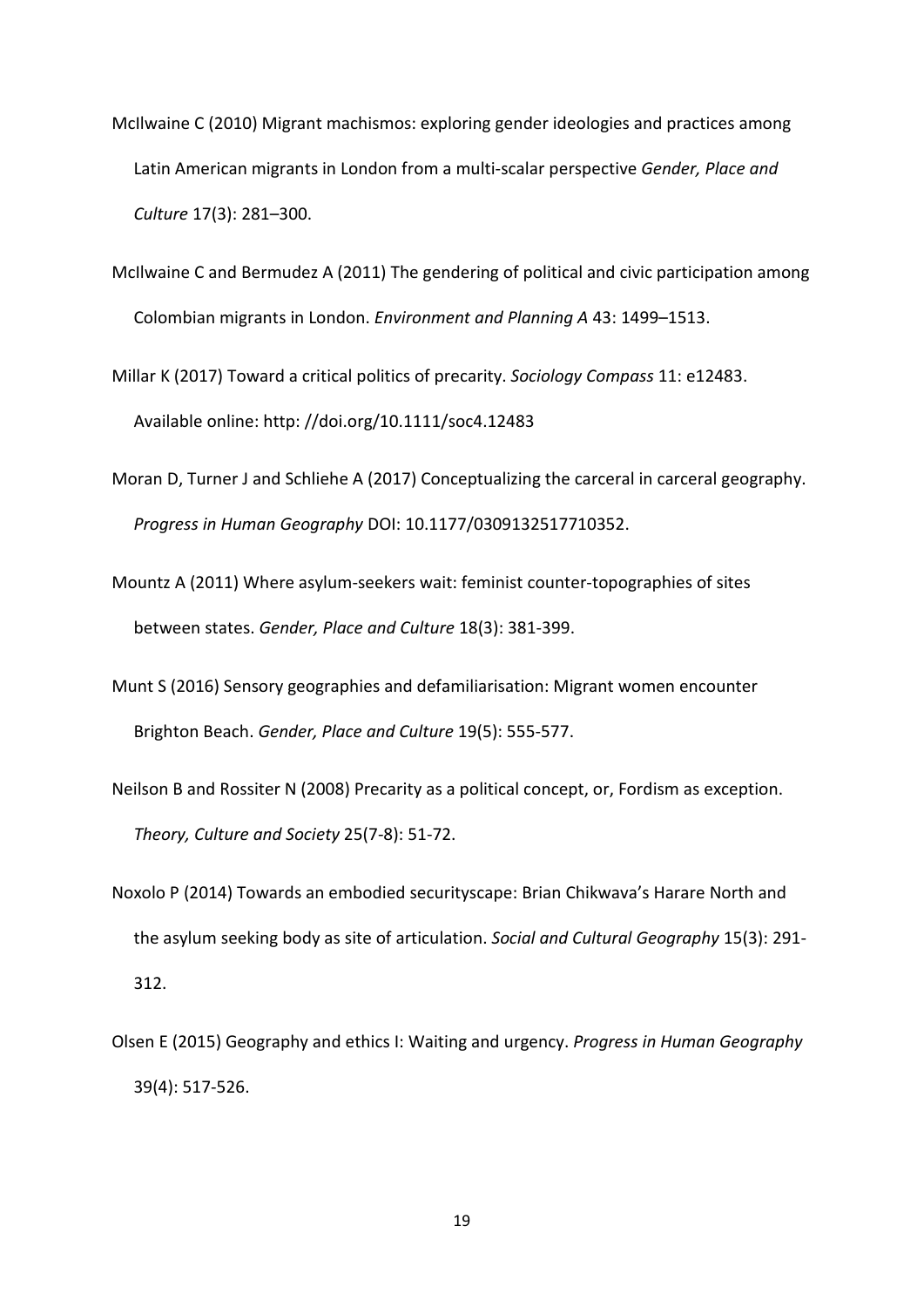- Peake L (2015) The Suzanne Mackenzie Memorial Lecture: Rethinking the politics of feminist knowledge production in Anglo-American geography. *The Canadian Geographer / Le Géographe Canadien 59*(3): 257-266.
- Peake L and Mullings B (2016) Critical reflections on mental and emotional distress in the academy. *ACME: An International Journal for Critical Geographies* 15(2): 253-284.
- Philo C (2014) Insecure bodies / selves: Introduction to theme section. *Social and Cultural Geography* 15(3): 284-290.
- Preser R (2016) Lost and found in Berlin: Identity, ontology and the emergence of Queer Zion. *Gender, Place and Culture* 24(3): 413-425.
- Puar J (ed.) (2012) Precarity talk: A virtual roundtable with Lauren Berlant, Judith Butler, Bojana Cvejić, Isabell Lorey, Jasbir Puar, and Anan Vujanović. *TDR: The Drama Review* 56(4): 163-177.
- Reed M and Christie S (2009) Environmental geography: We're not quite home Reviewing the gender gap. *Progress in Human Geography* 33: 246– 255.
- Ruddick S (2007a) At the horizons of the subject: Neo-liberalism, neo-conservatism and the rights of the child. Part one: From 'knowing' fetus to 'confused' child. *Gender Place and Culture* 14(5): 513–26.
- Ruddick S (2007b) At the horizons of the subject: Neo-liberalism, neo-conservatism and the rights of the child. Part two: Parent, caregiver, state. *Gender, Place and Culture* 14(6): 627–40.
- Schuster L (2011) Dublin II and Eurodac: examining the (un)intended(?) consequences. *Gender, Place and Culture* 18(3): 401-416.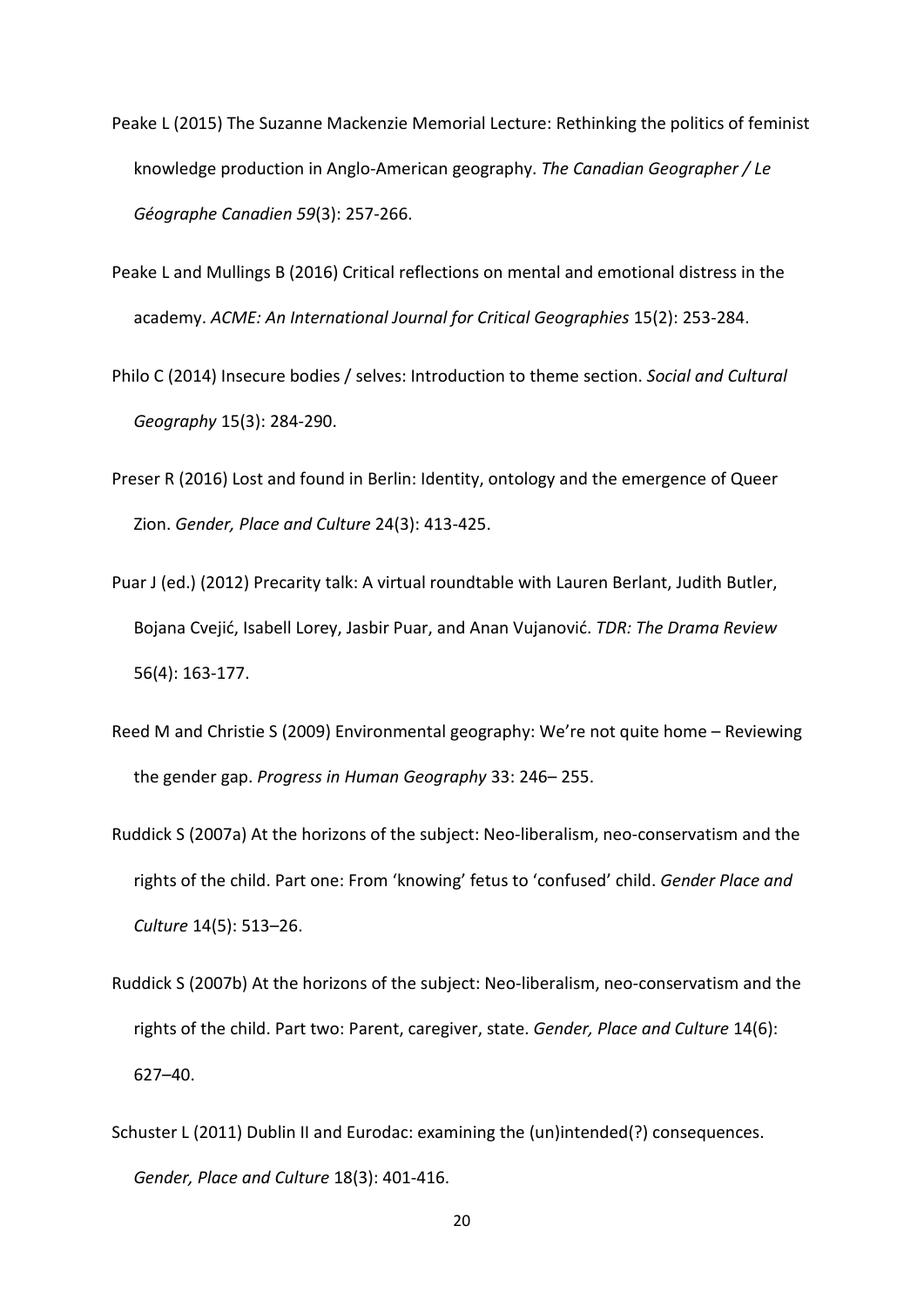Seager J (2006) Noticing gender (or not) in disasters. *Geoforum* 37: 2–3.

Standing G (2011) *The precariat: The new dangerous class*. London: Bloomsbury Academic.

- Tarì M and Vanni I (2005) On the Life and Deeds of San Precario, Patron Saint of Precarious Workers and Lives. *Fibre Culture Journal* 5, [http://five.fibreculturejournal.org/fcj-023-on](http://five.fibreculturejournal.org/fcj-023-on-the-life-and-deeds-of-san-precario-patron-saint-of-precarious-workers-and-lives/)[the-life-and-deeds-of-san-precario-patron-saint-of-precarious-workers-and-lives/](http://five.fibreculturejournal.org/fcj-023-on-the-life-and-deeds-of-san-precario-patron-saint-of-precarious-workers-and-lives/)
- Tunåker C (2015) 'No place like home': Locating homeless LGBT youth. *Home Cultures* 12(2): 214-259.
- Tyner J (2016) Population geography III: Precarity, dead peasants, and truncated lives. *Progress in Human Geography* 40(2): 275-289.
- Valencia Y (2017) Risk and security on the Mexico-to-US migrant journey: Women's testimonies of violence. *Gender, Place and Culture* DOI:

10.1080/0966369X.2017.1352566.

- Vasudevan A (2015) The makeshift city: Towards a global geography of squatting. *Progress in Human Geography* 39(3): 338-259.
- Waite L (2009) A place and space for a critical geography of precarity? *Geography Compass* 3(1): 412-433.
- Waite L, Lewis H, Dwyer P, and Hodkinson S (2015) Precarious lives: Refugees and asylum seekers' resistance within unfree labouring. *ACME: An International Journal for Critical Geographies* 14(2): 479-491.